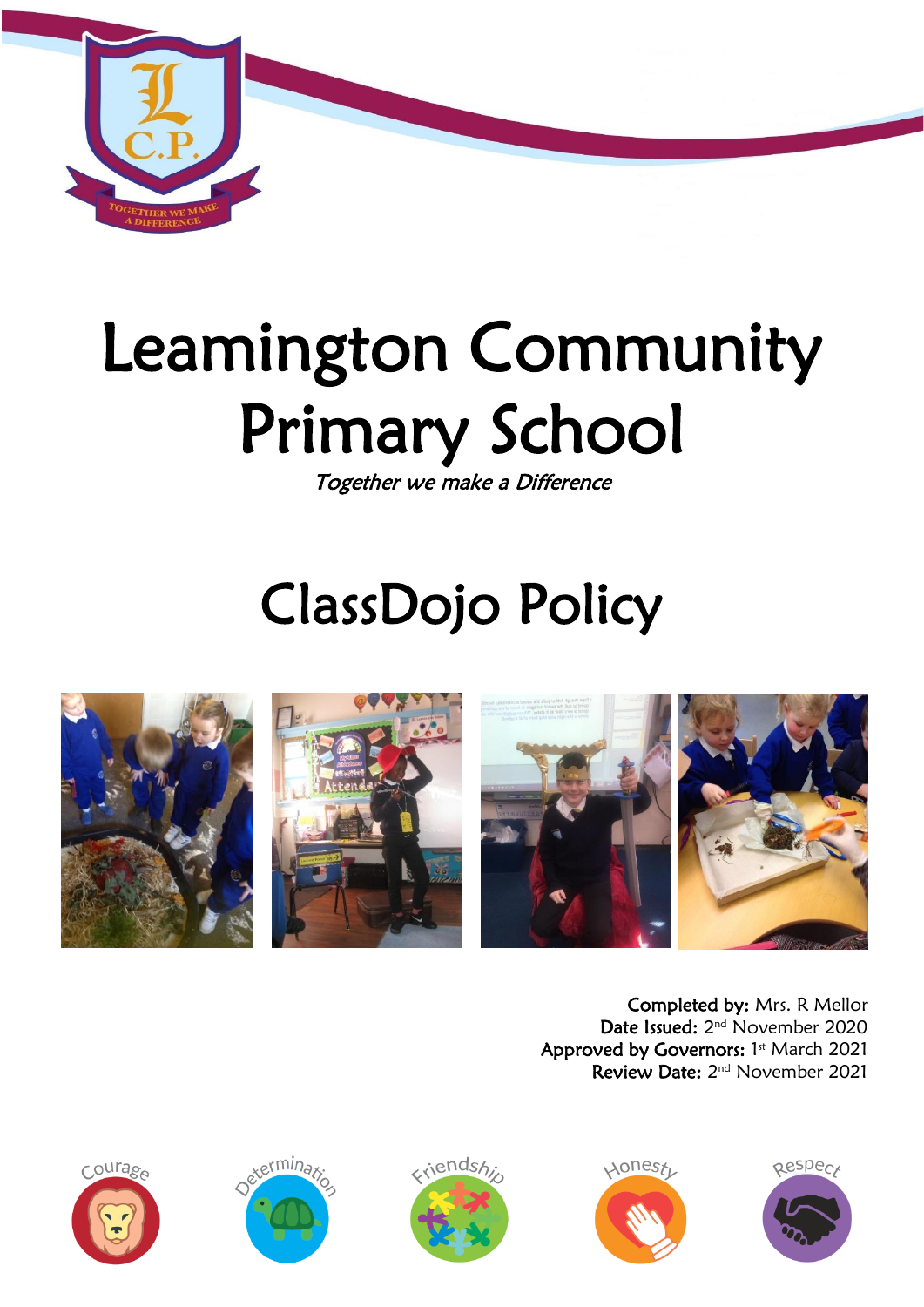# **Leamington Community Primary School**: **ClassDojo Policy**

#### **Introduction and Aims:**

At Leamington Community Primary School, we believe in providing a safe, welcoming, happy, calm and purposeful school environment in which children can learn effectively and reach the highest standards of which they are capable. Our core values are at the heart of everything we do with the aspiration that we are all the best that we can be and treat others the way we wish to be treated.

| <b>Leamington Values:</b>                       |                |                |                                            |                                    |  |         |  |
|-------------------------------------------------|----------------|----------------|--------------------------------------------|------------------------------------|--|---------|--|
| Friendship                                      | <b>Respect</b> | <b>Honesty</b> |                                            | <b>Determination</b>               |  | Courage |  |
| Leamington<br>Values<br>$\frac{1}{\text{C.P.}}$ |                |                | œ.<br><b>Together we make a Difference</b> | $\lambda$ ones $t_1$<br><b>Ser</b> |  |         |  |

We believe that the partnership between home and school plays a vital role in children's education and that all members of the school community should be valued and supported equally. This policy outlines our usage of ClassDojo – our online system for communication between school and home.

# **Introduction to ClassDojo:**



- ClassDojo is an online tool which offers many useful features including: behaviour management, remote learning, parent/carer and teacher communication as well as class stories. Leamington Community Primary School will use ClassDojo for all of these features.
- ClassDojo is free and works on any iOS/Android/Kindle Fire device or web browser. Parents/carers can also read all Class Story posts in their preferred language instantly.
- In order for the system to work efficiently and effectively, this document will highlight the stipulations around use from teachers and parents/carers in order to keep ClassDojo safe and a positive communicative tool.
- ClassDojo is GDPR compliant and parents/carers give permission for the school to process their child's data on the system when they sign up. All information on ClassDojo is private between teachers, parents/carers and students. Information is never sold and ClassDojo permanently deletes students' personal information when they stop using ClassDojo. Teachers, parents/carers and students can always access and delete their information at any time.

#### **How does Class Dojo work?**

 We use ClassDojo to communicate securely with parents/carers about their children online. The system offers a social media style interface which manages the flow of frequent information from school to home.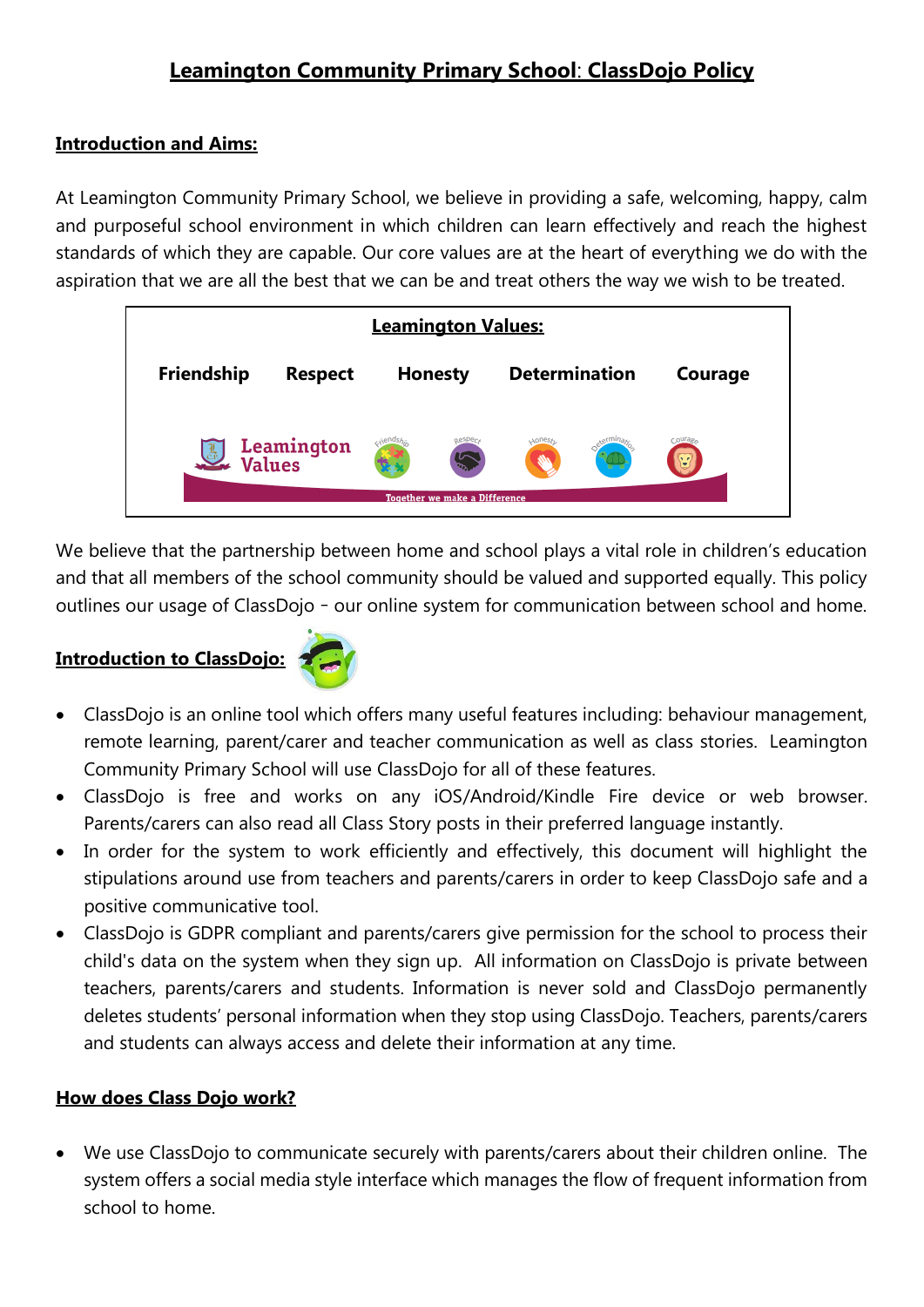- Class teachers will send parents/carers a passcode which connects them to their child's account. We use ClassDojo from Nursery through to Year 6. Alternatively, parents/carers can contact the office by emailing [office@leamington.liverpool.sch.uk](mailto:office@leamington.liverpool.sch.uk) to request a joining link to be sent to their email address.
- Pupils will have the opportunity to login to their own area of ClassDojo and change their avatar as well as view their dojo points.
- We will use ClassDojo to keep in touch with you about school events, send reminders, send celebratory messages about learning and activities and provide remote learning when needed.
- Class Dojo has three main elements that we will be using:
	- Digital Sticker points pupils will collect Dojo points from staff members when they show positive behaviours linked to our school values and school rules.
	- Class Story general class news and celebrations, reminders and updates.
	- Pupil Portfolios if your child requires work at home for remote learning (i.e. during Covid-19 isolation), work will be set by the class teacher on their Pupil Portfolio. For further information, please see our Remote Learning Policy (available on our website) or at the school office.

## **Parents/carers and ClassDojo:**

ClassDojo is only available to parents/carers and children registered at the school. Parents/carers are reminded that they should not take images from ClassDojo and post them elsewhere online. What is posted in Dojo stays in Dojo. Breaching this requirement will lead to account suspension.

- Only parents/carers or legal guardians will be given access codes to ClassDojo. It is expected that up to two parents will be linked to a child's account; any additional adults can be accepted in special circumstances. Please speak to your child's teacher regarding this.
- Parents/carers can view their child's points total and story feed. They can also message their child's class teacher.
- Parents/carers can message teachers using ClassDojo, however please note that a response may only be given during the hours of 8am – 5pm on Monday-Friday.
- Parents/carers should be aware that teachers will not necessarily respond to messages straight away, but will endeavour to do so within 24 hours during working days. They may also not read the message that you have sent until the end of the day due to their teaching commitments.
- Parents/carers should be aware that an immediate response cannot be expected, as the main priority of staff is to teach, and a response will be given as soon as possible, during working hours.
- Information that is sensitive and private should be sent to the teacher via the private messaging platform and will remain confidential.
- Parents/carers cannot share photographs, messages or work samples published on ClassDojo on their personal social media accounts due to a breach of privacy. Parents/carers who share private or confidential material or information may be removed from ClassDojo.